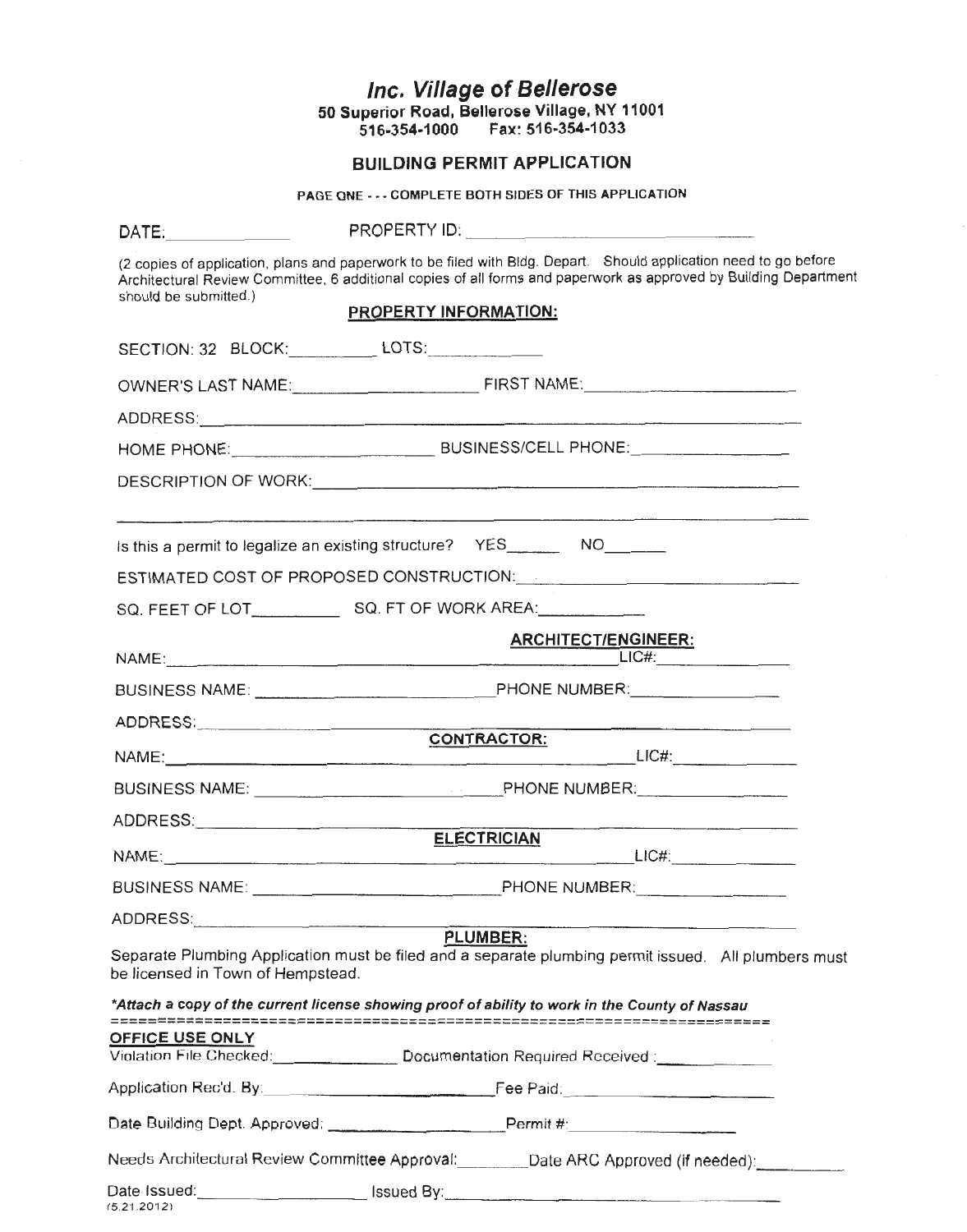### **INC. VILLAGE OF BELLEROSE BUILDING DEPARTMENT OWNER'S AUTHORIZATION**

I (we) hereby certify that:

1) The information provided on this permit application is true and correct. I understand that the Village of Bellerose will approve or deny a permit based on the information provided.

2) I agree to permit the Building Inspector and any officer or employee of the Village of Bellerose to enter upon the premises in the discharge of their duties with this application.

3) Approved plans and a copy of approved permit will remain on the premises at all times until Certificate of Occupancy/Completion is issued. These plans will be made available to the Building Inspector Building permit should be placed in front window facing street.

4) Building Inspector will be given a minimum of 48 hours notice to make any required inspection and no work will continue until such inspection has been completed and approved .

5) Owner or his representative will be responsible to arrange for all required inspections.

State of New York] County of Nassau)

Property Owner- Please Print

Property Owner deposes and says that he/she resides at:

in the State of \_\_\_\_\_\_\_\_, that he/she is the owner in fee of all certain lots, parcel of land shown on

the attached survey Section 32 Block Lot(s) situated, lying and being within the Village of Bellerose; that 1/we have read and understand items 1 through 4 as here in stated, that the work to be done upon the premises, will be done in accordance with the approved application and accompanying plans, of which he/she totally familiar and that he/she hereby

| names                          | as his or her representative to file this |
|--------------------------------|-------------------------------------------|
| application on his/her behalf. |                                           |

Signature of Owner **Example 20**  $\frac{1}{2}$   $\frac{1}{2}$   $\frac{1}{2}$   $\frac{1}{2}$   $\frac{1}{2}$   $\frac{1}{2}$   $\frac{1}{2}$   $\frac{1}{2}$   $\frac{1}{2}$   $\frac{1}{2}$   $\frac{1}{2}$   $\frac{1}{2}$   $\frac{1}{2}$   $\frac{1}{2}$   $\frac{1}{2}$   $\frac{1}{2}$   $\frac{1}{2}$   $\frac{1}{2}$   $\frac{1}{2}$ 

Sworn to me this. \_\_\_\_\_\_\_\_ day of \_\_\_\_\_\_\_\_ 20 \_\_\_\_\_ \_

Signature of Notary Public.

\*\*\*\*\*\*\*\*\*\*\*\*\*\*\*\*\*\*\*\*\*\*\*\*\*\*\*\*\*\*\*\*\*\*\*\*\*\*\*\*\*\*\*\*\*\*\*\*\*\*\*\*\*\*\*\*\*\*\*\*\*\*\*\*\*\*\*\*\*\*\*\*\*\*\*\*\*\*\*\*\*\*\*\*\*\*\*\*\*\*\*\*\*\*\*\*\*\*\*\*\*\*\*\*\*

**DO NOT WRITE BELOW - FOR OFFICE USE ONLY** 

|  | APPLICATION FEE:____________________APPLICATION #:____________________DATE RECEIVED:________________ |  |
|--|------------------------------------------------------------------------------------------------------|--|
|  |                                                                                                      |  |
|  |                                                                                                      |  |
|  |                                                                                                      |  |
|  |                                                                                                      |  |
|  |                                                                                                      |  |
|  |                                                                                                      |  |
|  |                                                                                                      |  |
|  |                                                                                                      |  |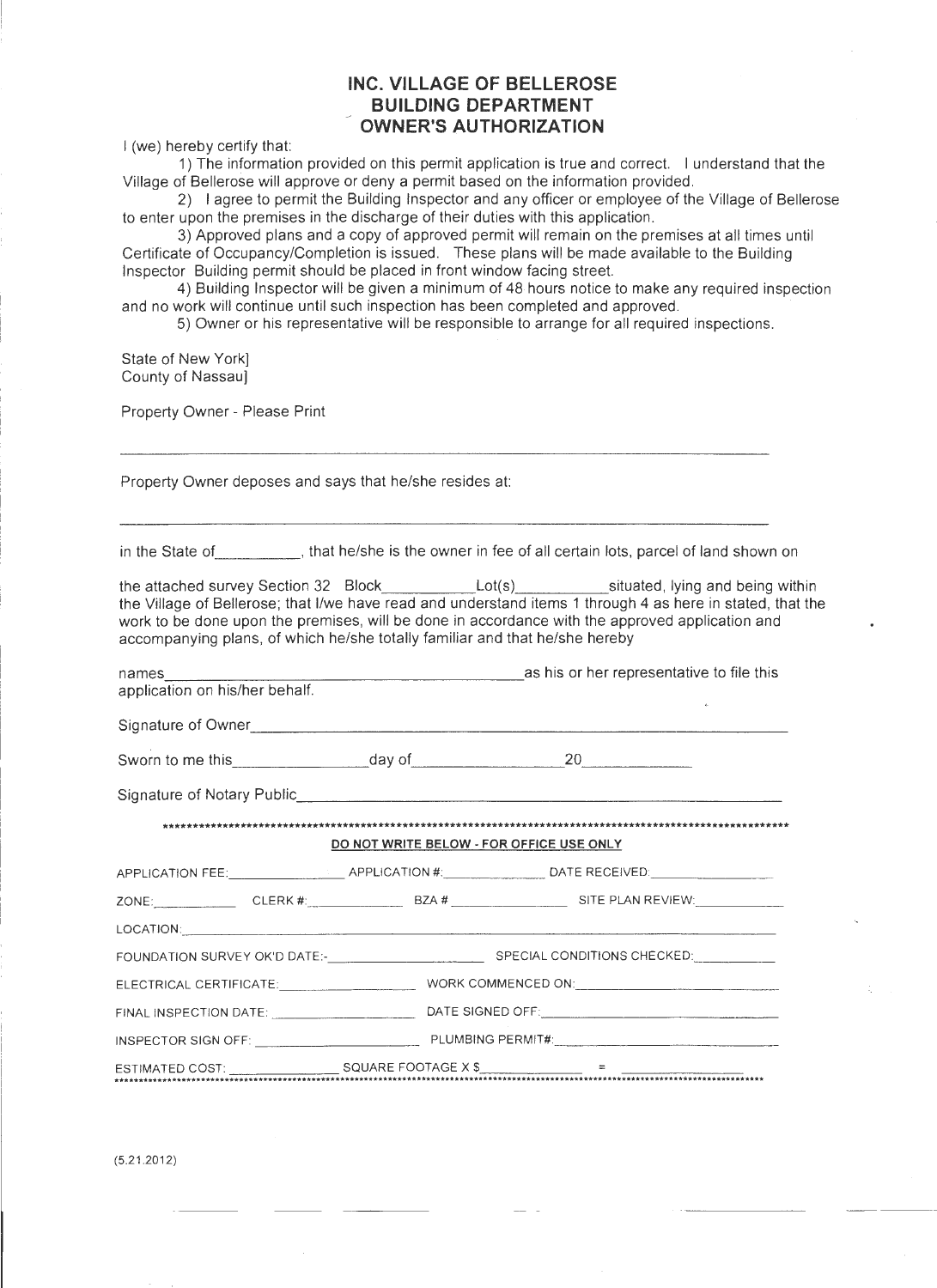|                                                                              |                          |                                          | RESIDENTIAL PROPERTY<br>DEPARTMENT OF ASSESSMENT<br>NASSAU COUNTY<br>240 Old Country Road, Mineola, NY 11501<br>Beller OSC |                                         |                                                                | DATE REC'D (ASSESSOR USE ONLY)                       |
|------------------------------------------------------------------------------|--------------------------|------------------------------------------|----------------------------------------------------------------------------------------------------------------------------|-----------------------------------------|----------------------------------------------------------------|------------------------------------------------------|
|                                                                              | TOWN - GITY - VILLAGE OF |                                          |                                                                                                                            |                                         |                                                                |                                                      |
| SECTION<br><b>BLOCK</b>                                                      | LOT <sub>(S)</sub>       | SCH DIST #                               |                                                                                                                            | PERMIT #                                |                                                                | SPECIFIC ZONING DESIGNATION                          |
|                                                                              |                          |                                          |                                                                                                                            |                                         |                                                                |                                                      |
| N.E.S.W. SIDE OF (OR CORNER OF)<br>Location of<br><b>Building</b>            |                          |                                          | N.E.S.W. SIDE OF                                                                                                           |                                         |                                                                |                                                      |
| ADDRESS OF PROPERTY                                                          |                          |                                          |                                                                                                                            | NAME OF BUSINESS                        |                                                                |                                                      |
| CITY, TOWN, VILLAGE                                                          |                          | $Z$ <sup><math>p</math></sup>            | Check one                                                                                                                  | CONTACT PERSON/OWNER                    |                                                                |                                                      |
|                                                                              |                          |                                          | <b>WNER</b>                                                                                                                |                                         |                                                                |                                                      |
| ESTIMATED COST OF CONSTRUCTION:                                              |                          |                                          | OR                                                                                                                         | <b>ADDRESS</b>                          |                                                                |                                                      |
|                                                                              |                          |                                          | ESSEE                                                                                                                      | CITY, STATE, ZIP                        |                                                                |                                                      |
| WORK MUST BEGIN BY                                                           |                          | PRINCIPLE TYPE OF                        |                                                                                                                            | - PHONE                                 |                                                                |                                                      |
| PERMIT EXP DATE                                                              |                          | CONSTRUCTION                             |                                                                                                                            | EMAIL                                   |                                                                |                                                      |
|                                                                              |                          | □<br>STEEL                               |                                                                                                                            |                                         |                                                                |                                                      |
| LOT SIZE S.F.                                                                |                          | □<br>MASONRY                             |                                                                                                                            |                                         |                                                                | IF YOU WISH TO GROUP OR APPORTION LOTS               |
| # BLDGS ON LOT                                                               |                          | □<br>FRAME                               |                                                                                                                            |                                         |                                                                | PLEASE CALL 516-571-1500 FOR FURTHER INFORMATION     |
| "INCLUDING, BUT NOT LIMITED TO: LOCATION, TYPE AND DIMENSIONS OF IMPROVEMENT |                          |                                          |                                                                                                                            |                                         |                                                                |                                                      |
| <b>MEW BUILDING</b>                                                          |                          | PERMIT TYPE - CHECK ALL ITEMS THAT APPLY | <b>THRE DAMAGE</b>                                                                                                         |                                         |                                                                | DOES RESIDENCE HAVE<br>THE FOLLOWING                 |
| $\Box$ ADDITION (CHANGE IN S.F.)                                             |                          |                                          | GARAGE! OUT BUILDING                                                                                                       |                                         | CENTRAL AIR                                                    | YES I<br>$NO$ $\Box$                                 |
| DEMOLITION                                                                   |                          |                                          | $\Box$ HVAC                                                                                                                |                                         |                                                                |                                                      |
| $\Box$ ALTERATION (NO CHANGE IN S.F.)<br>MAINTAIN (PRE-EXISTING)             |                          |                                          | <b>DPLUMBING</b><br><b>ELOCATION</b>                                                                                       |                                         |                                                                | FINISHED ATTIC YES $\Box$ NO $\Box$                  |
| <b>IRECONSTRUCTION</b>                                                       |                          |                                          |                                                                                                                            | □ REPLACEMENT<br><b>BASEMENT FINISH</b> |                                                                |                                                      |
| DECK, TERRACE, PORCH, CARPORT                                                |                          |                                          | □ SWIMMING POOL*                                                                                                           |                                         |                                                                |                                                      |
|                                                                              |                          |                                          |                                                                                                                            |                                         | $1/4$ $\Box$                                                   | $1/2$ $\Box$ $3/4$ $\Box$ $\Box$ $\Box$ $\Box$       |
| ODORMERS<br>$\Box$ OTHER $\_$                                                |                          |                                          | □ TENNIS COURT<br>□ CHANGE IN USE                                                                                          |                                         |                                                                |                                                      |
|                                                                              |                          |                                          |                                                                                                                            |                                         |                                                                |                                                      |
|                                                                              |                          |                                          | PROPOSED TOTAL PLUMBING FIXTURES                                                                                           |                                         |                                                                |                                                      |
| <b>FLOOR/FIXTURE</b>                                                         | BASEMENT                 |                                          | 1ST FLOOR                                                                                                                  |                                         | 2ND FLOOR                                                      | 3RD FLOOR                                            |
| <b>BATHROOM SINK</b><br><b>TOILET</b>                                        |                          |                                          |                                                                                                                            |                                         |                                                                |                                                      |
| BATHTUB                                                                      |                          |                                          |                                                                                                                            |                                         |                                                                |                                                      |
| STALL SHOWER                                                                 |                          |                                          |                                                                                                                            |                                         |                                                                |                                                      |
| BIDET                                                                        |                          |                                          |                                                                                                                            |                                         |                                                                |                                                      |
| KITCHEN SINK                                                                 |                          |                                          |                                                                                                                            |                                         |                                                                |                                                      |
| WET BAR                                                                      |                          |                                          |                                                                                                                            |                                         |                                                                |                                                      |
|                                                                              |                          |                                          | NUMBER OF EXISTING AND PROPOSED BATHS                                                                                      |                                         |                                                                |                                                      |
| NUMBER OF EXISTING FULL BATHS<br>NUMBER OF EXISTING HALF BATHS               |                          |                                          |                                                                                                                            |                                         | NUMBER OF PROPOSED FULL BATHS<br>NUMBER OF PROPOSED HALF BATHS |                                                      |
|                                                                              |                          |                                          | HALF BATH EQUALS TWO FIXTURES, FULL BATH EQUALS THREE OR MORE FIXTURES                                                     |                                         |                                                                |                                                      |
| NEW C/O NEEDED                                                               |                          |                                          | YES □                                                                                                                      | $NO$ $\Box$                             |                                                                |                                                      |
| VARIANCE OBTAINED                                                            |                          |                                          | YES □                                                                                                                      | $NO$ $\Box$                             |                                                                |                                                      |
| CONSTRUCTION/RENOVATION IN EXCESS OF 50%                                     |                          |                                          | YES □                                                                                                                      | $NO$ $\Box$                             |                                                                |                                                      |
| SURVEY ENCLOSED                                                              |                          |                                          | YES □                                                                                                                      | $NO$ $\Box$                             |                                                                |                                                      |
| <b>EN ALTERNATIVE ASSESSE ATTACH ALL PERMITS &amp; SURVEY IF AVAILABLE.</b>  |                          |                                          |                                                                                                                            |                                         |                                                                |                                                      |
| DATE OF GRANTING OF PERMIT                                                   |                          |                                          |                                                                                                                            |                                         |                                                                |                                                      |
|                                                                              |                          |                                          |                                                                                                                            |                                         |                                                                | Signature of Applicant/Contact Person - Sign & Print |
| SEPARATE APPLICATION SHALL BE<br>MADE FOR EACH BUILDING                      |                          |                                          |                                                                                                                            |                                         |                                                                |                                                      |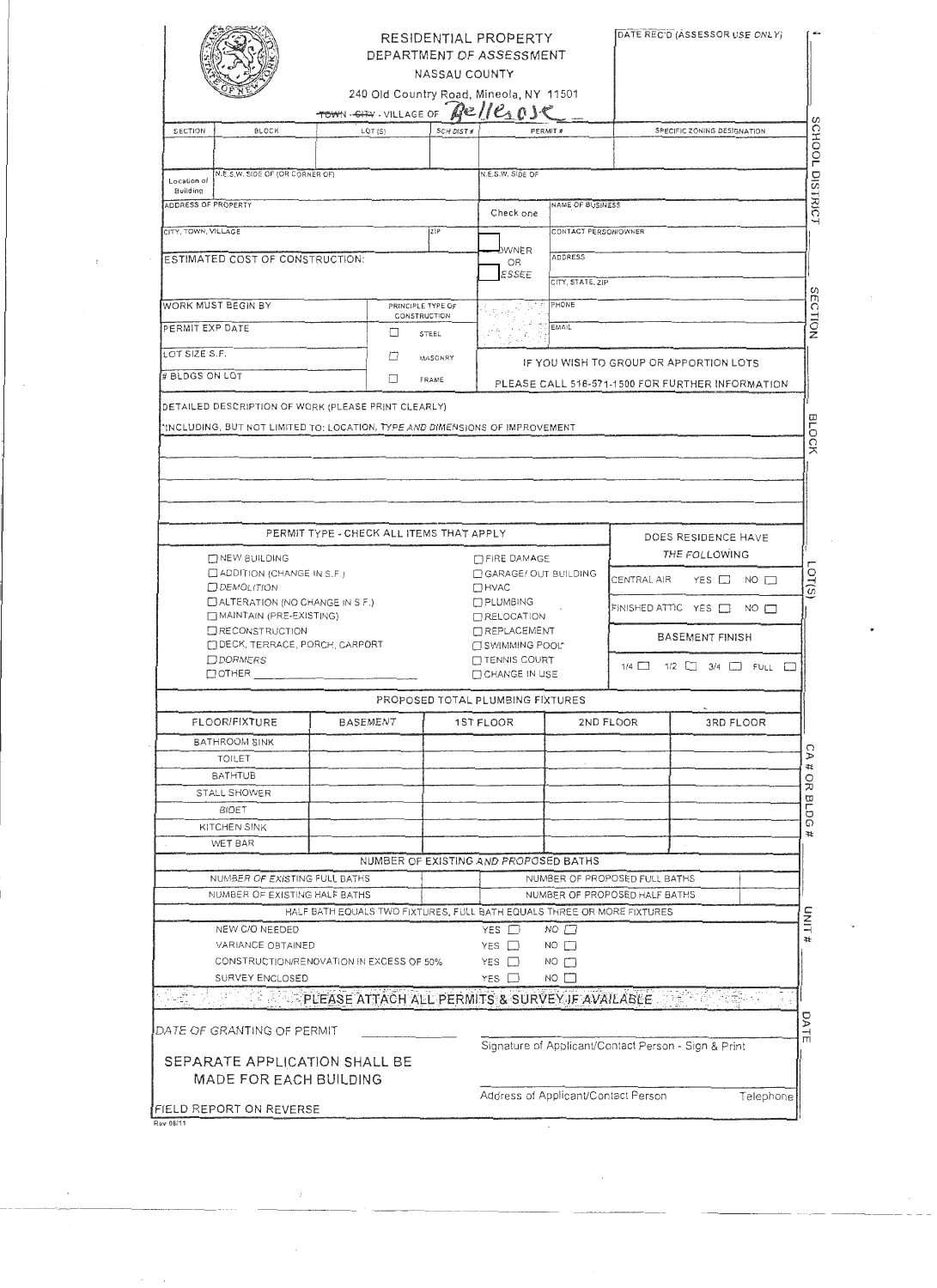| COMMERCIAL OR MIXED USE PROPERTY<br>240 Old Country Road, Mineola, NY 11501<br>Town, City, Village of:<br>ECTION<br><b>BLOCK</b><br>LOT (S)                                                                                                                                                                                                                                          | <b>BUILDING PERMIT</b><br><b>NASSAU COUNTY</b><br>$R \cap P$<br><b>SCH DIST</b> | DEPARTMENT OF ASSESSMENT<br>erose<br>PERMIT #                                                                                                                              |                                                                       |                                                                | SPECIFIC ZONING DESIGNATION | ownship<br>DATE REC'D (Assessor Use Only)                                                              |
|--------------------------------------------------------------------------------------------------------------------------------------------------------------------------------------------------------------------------------------------------------------------------------------------------------------------------------------------------------------------------------------|---------------------------------------------------------------------------------|----------------------------------------------------------------------------------------------------------------------------------------------------------------------------|-----------------------------------------------------------------------|----------------------------------------------------------------|-----------------------------|--------------------------------------------------------------------------------------------------------|
| 32<br>N.E.S.W. SIDE OF (OR CORNER OF)                                                                                                                                                                                                                                                                                                                                                |                                                                                 | N.E.S.W. SIDE OF                                                                                                                                                           |                                                                       |                                                                |                             |                                                                                                        |
| noitson<br>uilding                                                                                                                                                                                                                                                                                                                                                                   |                                                                                 |                                                                                                                                                                            |                                                                       |                                                                |                             |                                                                                                        |
| DORESS OF PROPERTY                                                                                                                                                                                                                                                                                                                                                                   |                                                                                 | Check one                                                                                                                                                                  | <b>NAME OF BUSINESS</b>                                               |                                                                |                             |                                                                                                        |
| Bellerose Village, NY                                                                                                                                                                                                                                                                                                                                                                | f <sup>1</sup> 1001                                                             | OWNER                                                                                                                                                                      | CONTACT PERSON                                                        |                                                                |                             |                                                                                                        |
| STIMATED COST OF CONSTRUCTION:                                                                                                                                                                                                                                                                                                                                                       |                                                                                 | OR<br><b>ESSEE</b>                                                                                                                                                         | <b>ADDRESS</b>                                                        |                                                                |                             |                                                                                                        |
|                                                                                                                                                                                                                                                                                                                                                                                      |                                                                                 |                                                                                                                                                                            | CITY, STATE, 21P                                                      |                                                                |                             |                                                                                                        |
| <b>ATE TO BEGIN</b><br>PRINCIPLE TYPE OF<br>CONSTRUCTION                                                                                                                                                                                                                                                                                                                             |                                                                                 |                                                                                                                                                                            | PHONE                                                                 |                                                                |                             |                                                                                                        |
| ATE TO COMPLETE<br>□                                                                                                                                                                                                                                                                                                                                                                 | STEEL                                                                           |                                                                                                                                                                            | EMAIL                                                                 |                                                                |                             |                                                                                                        |
| $21$ $512E$ $5F$<br>□                                                                                                                                                                                                                                                                                                                                                                | <b>MASONRY</b>                                                                  |                                                                                                                                                                            |                                                                       | If you wish to group or apportion lots, please call            |                             | <b>School Distric</b>                                                                                  |
| BLDGS ON LOT<br>□                                                                                                                                                                                                                                                                                                                                                                    | OTHER                                                                           |                                                                                                                                                                            |                                                                       | 516-571-1500 for more information.                             |                             |                                                                                                        |
| ESCRIPTION OF WORK IN DETAIL (PLEASE PRINT CLEARLY)                                                                                                                                                                                                                                                                                                                                  |                                                                                 |                                                                                                                                                                            |                                                                       |                                                                |                             |                                                                                                        |
|                                                                                                                                                                                                                                                                                                                                                                                      |                                                                                 |                                                                                                                                                                            |                                                                       |                                                                |                             |                                                                                                        |
| <b>NEW BUILDING</b><br>ADDITION (CHANGE IN S.F.)<br>DEMOLITION<br>ALTERATION (NO CHANGE IN S.F.)<br>OTHER (Describe)_<br>FAÇADE<br><b>DEASEMENT RENOVATION/ALTERATION</b><br>$\Box$ HVAC<br>$\Box$ ROOF<br><b>PLUMBING</b><br>SIZE<br>QUANTITY<br>ELEVATORS<br>SPRINKLERS<br>$\overline{\phantom{a}}$<br>$\Box$ SOLAR<br>$\Box$ ANTENNA<br><b>BILLBOARD</b><br>$\Box$ SATELLITE DISH |                                                                                 | <b>BSMT</b><br>≸1ST<br>1ST addniuse<br>2ND<br>UPPER FLOORS<br>TOTAL # FLOORS<br>Residential Use<br>CO-OP<br>CONDO<br>RENTAL<br>Studio<br>1BDRM<br>2BDRM<br>3BDRM<br>4 BDRM | Use<br>List additional use in comments section<br>Existing<br># Units | EXISTING S.F. AREA<br>Size SF<br>ri na<br>Existing<br>Sq. Feet | Use<br>Proposed<br># Units  | PROPOSED S.F. AREA<br>Size SF<br>Section<br><b>Block</b><br>Proposed<br>Sq. Feet<br>c <sub>0</sub> (s) |
| <b>COMMENTS</b>                                                                                                                                                                                                                                                                                                                                                                      |                                                                                 | OTHER<br>Describe                                                                                                                                                          |                                                                       |                                                                |                             |                                                                                                        |
| Date of Granting of Permit                                                                                                                                                                                                                                                                                                                                                           |                                                                                 |                                                                                                                                                                            |                                                                       |                                                                |                             | Date                                                                                                   |
|                                                                                                                                                                                                                                                                                                                                                                                      |                                                                                 |                                                                                                                                                                            |                                                                       |                                                                |                             |                                                                                                        |
| SEPARATE APPLICATION SHALL BE<br><b>MADE FOR EACH BUILDING</b>                                                                                                                                                                                                                                                                                                                       |                                                                                 | Signature of Applicant/Contact Person<br>Please Print Name                                                                                                                 |                                                                       |                                                                | Tele #                      |                                                                                                        |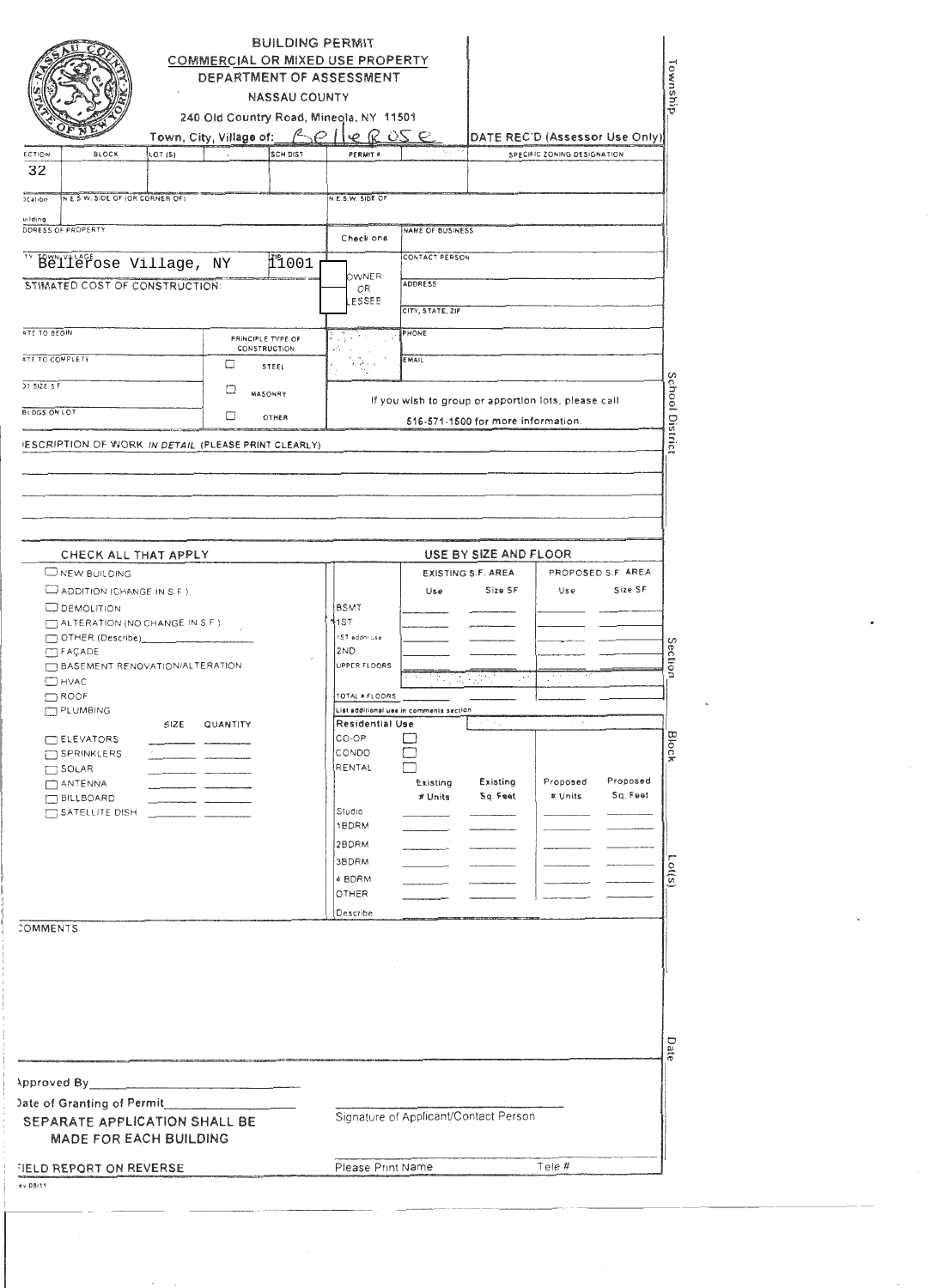### **INCORPORATED VILLAGE OF BELLEROSE**

**APPLICATION FOR PERMIT** 

| THIS FORM IS FOR USE BY<br><b>BUILDING DEPARTMENT</b><br>AND<br><b>ARCHITECTURAL REVIEW COMMITTEE</b> |                                                                       |                                                                                                                                                                                                                                                                                                                                                        |  |  |  |
|-------------------------------------------------------------------------------------------------------|-----------------------------------------------------------------------|--------------------------------------------------------------------------------------------------------------------------------------------------------------------------------------------------------------------------------------------------------------------------------------------------------------------------------------------------------|--|--|--|
|                                                                                                       |                                                                       |                                                                                                                                                                                                                                                                                                                                                        |  |  |  |
| Action taken:                                                                                         | Approved ______________                                               | Denied _________________                                                                                                                                                                                                                                                                                                                               |  |  |  |
|                                                                                                       | To A.R.C                                                              |                                                                                                                                                                                                                                                                                                                                                        |  |  |  |
|                                                                                                       |                                                                       |                                                                                                                                                                                                                                                                                                                                                        |  |  |  |
|                                                                                                       | Issued<br>Dated: 20                                                   | Required: ( ) NY Fire Underwriters Certificate<br>() Certificate of Occupancy<br>() Certificate of Completion                                                                                                                                                                                                                                          |  |  |  |
|                                                                                                       |                                                                       |                                                                                                                                                                                                                                                                                                                                                        |  |  |  |
|                                                                                                       | Action taken: Approved_____________                                   | Reason<br><u> 1980 - John Stone, Amerikaans van die Berger van die Berger van die Berger van die Berger van die Berger van die Berger van die Berger van die Berger van die Berger van die Berger van die Berger van die Berger van die Be</u>                                                                                                         |  |  |  |
|                                                                                                       | provision of law relating to the approved work in effect at this date | In consideration of the granting of the permit requested, the applicant agrees to comply with all the rules and<br>regulations of the Building Code of the Village of Bellerose, the New York State Building Construction and Energy<br>Conservation Code, and with every other provision of the laws of the Village of Bellerose and with every other |  |  |  |
|                                                                                                       |                                                                       |                                                                                                                                                                                                                                                                                                                                                        |  |  |  |
| (5.21.2012)                                                                                           |                                                                       | NOTE: THE LENGTH OF VALIDITY OF THIS PERMIT IS SIX (6) MONTHS FROM THE DATE OF ISSUE.                                                                                                                                                                                                                                                                  |  |  |  |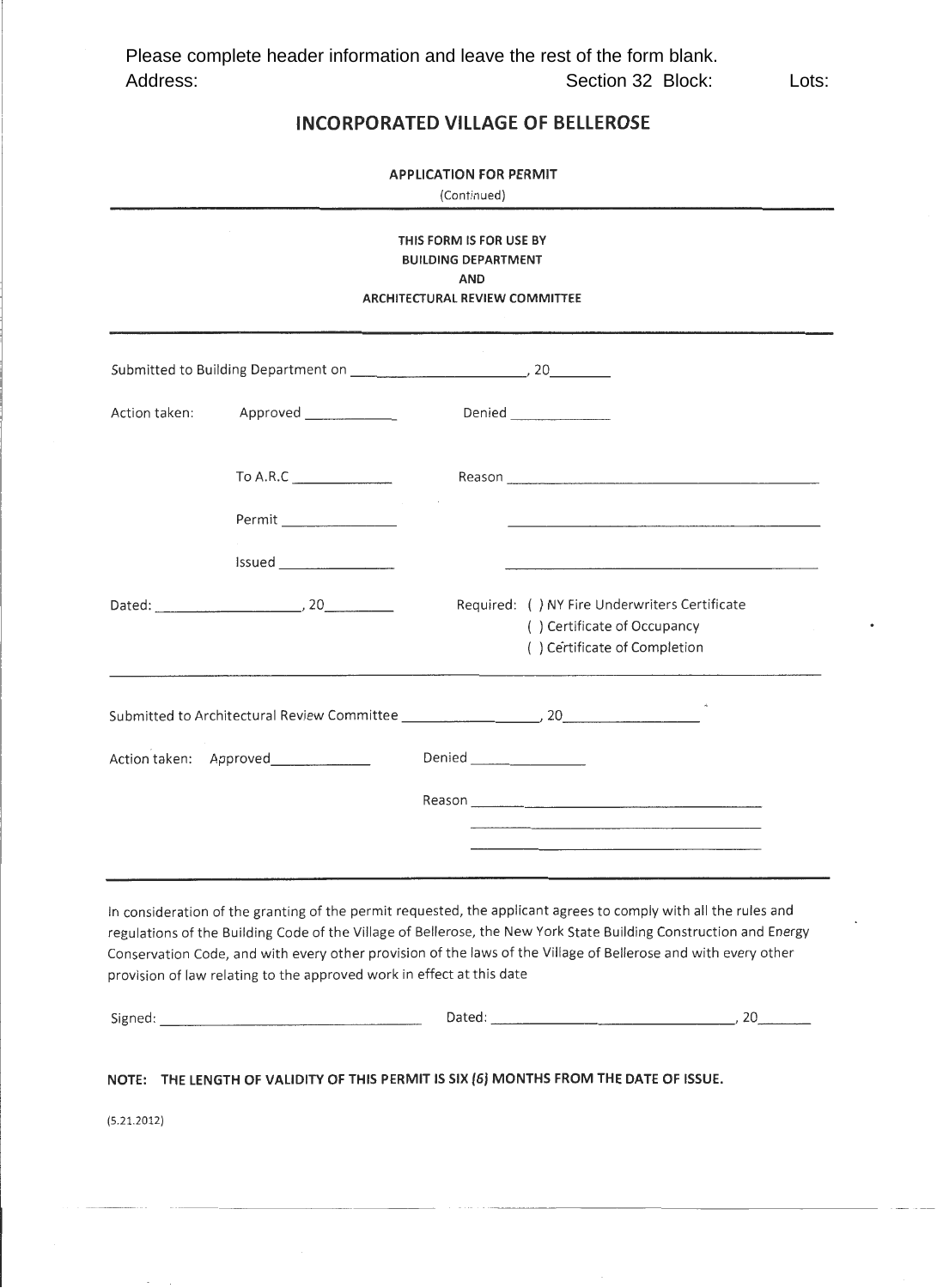# Village of Bellerose

Building Department 50 Superior Road Bellerose, NY 11001 516-354-1 000 Fax: 516-354-1 033

# License and Insurance Requirements for Permits

Each Contractors 1) Nassau County License 2) Liability Naming the Village of Bellerose as the Additionally Insured 3) Workers Comp. 4) DB-120 (Disability)

Please feel free to contact the Building Department @ 516-315-4769 for any further assistance.

Sincerely,

Richard Belziti Building Department